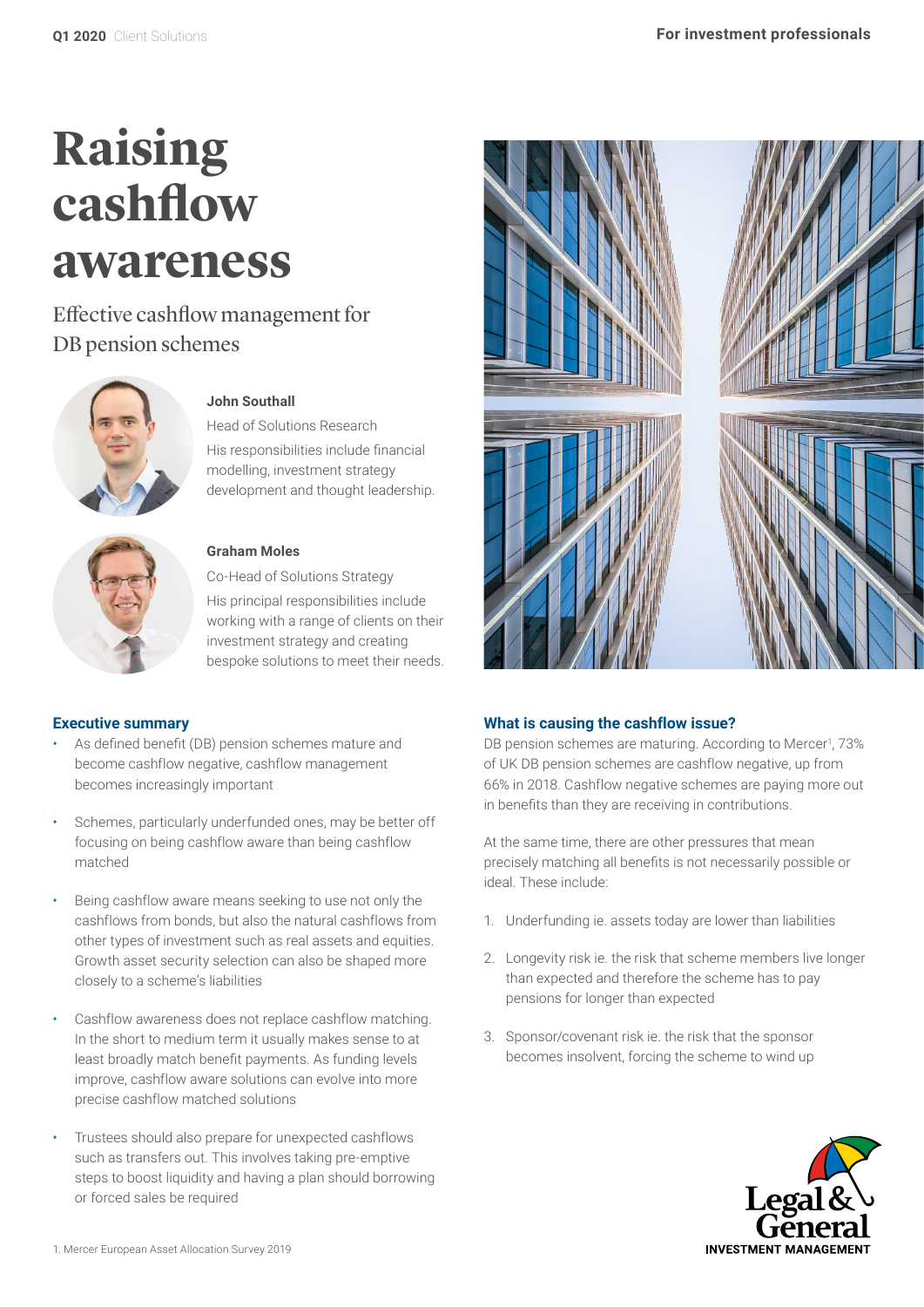These last two mean that an allocation to return-seeking assets can make sense even for well-funded schemes. However, for cashflow negative schemes, a higher growth allocation increases the risk of becoming a forced seller of distressed assets during a downturn. A cashflow negative scheme will not have the luxury of using contributions to pay pensions while waiting for a more favourable environment or pricing level to sell assets. The scheme must pay benefits and may be forced to liquidate assets at any cost to do that.

Schemes may also face the need to meet unexpected cashflows such as those generated by transfers out or from margin requirements on derivative positions. These add to the challenge.

We believe focusing on being 'cashflow aware' can help schemes meet their objective of paying all pensions as they fall due.

## **What can schemes do to better manage their cashflows?**

The most important aspect of managing cashflows is getting the broad asset allocation right – trustees should not lose sight of the big picture. We recommend examining the long-term distribution of outcomes the scheme might face using a model that takes into account the scheme's circumstances, including how cashflow negative the scheme is. Success is thought of as the scheme's assets outlasting the liability cashflows and failing 100% success, meeting as much of the liability cashflows as possible. In other words, success is either paying all pensions as they fall due or paying as high a percentage of those pensions as possible.

Trustees can choose the investment strategy with the most attractive profile of future outcomes. Such a modelling exercise should help trustees decide how much to allocate across broad asset classes (including cashflow matching assets).

However this is not the whole story – assets should also be structured in a cashflow aware way subject to this broad split. We suggest the following additional steps:

#### 1) Prepare for expected cashflows

#### **a) Target cashflows in the short to medium term**

We recommend structuring assets so that a high proportion of cashflows are met by natural cashflow generation from assets for approximately the first 10 years. Under normal circumstances this structure would be regularly rebalanced. However, in an extended liquidity/market crisis, the scheme can instead 'run off' ie. rebalancing stops and benefits are paid from natural cashflow generation as much as possible. The

idea is that distressed and illiquid assets are retained and therefore market exposure is maintained through the trough of a crisis without the scheme becoming a forced seller. Transaction costs and sequence risk<sup>2</sup> are also reduced. The extent to which this sort of strategy is followed may depend on market conditions and active views – for example, current market conditions suggest that matching using very shortdated credit is not particularly attractive.

The scheme can also enter 'run-off mode' if it becomes very well-funded and de-risks, even if market conditions are benign. The scheme is then largely cashflow matched and rebalancing may not be needed.

#### **b) Turn on the taps – use all natural cashflows**

Bonds and some real assets generate contractual cashflows. These can help reduce scheme risk even if the cashflow match is imperfect. Although they are not contractual, dividends from equities are also usually fairly stable in the short term and can be aligned with pension payments to help reduce transaction costs (as the scheme does not need to sell assets to meet benefits).

## **c) Use an appropriate growth strategy to meet longterm cashflows**

There is a variety of different approaches available to trustees targeting a more cashflow aware growth strategy.

- One option to consider is an income-generating multi-asset fund. These funds incorporate sophisticated cashflow management strategies such as running off some of the assets in a downturn. This allows trustees to access cashflow management techniques through market cycles at low cost and with minimal governance burden for the investor
- There are also equity strategies that focus on selecting companies with sustainable dividends that grow with inflation. This approach can help meet pension cashflows and provide `implicit' liability hedging allowing the scheme to reduce both its allocation to explicit LDI assets and target a higher return

Higher income growth assets can help reduce transaction costs. But the additional income generated by these assets can be small compared with bond cashflows.

In all cases, trustees need to balance the improved cashflow generation and liability hedging properties of these potential approaches against any possible impact on diversification (both across and within asset classes) or expected return at the overall scheme level.

<sup>2.</sup> The risk that the same returns on an asset occurring in a different chronological order lead to different outcomes